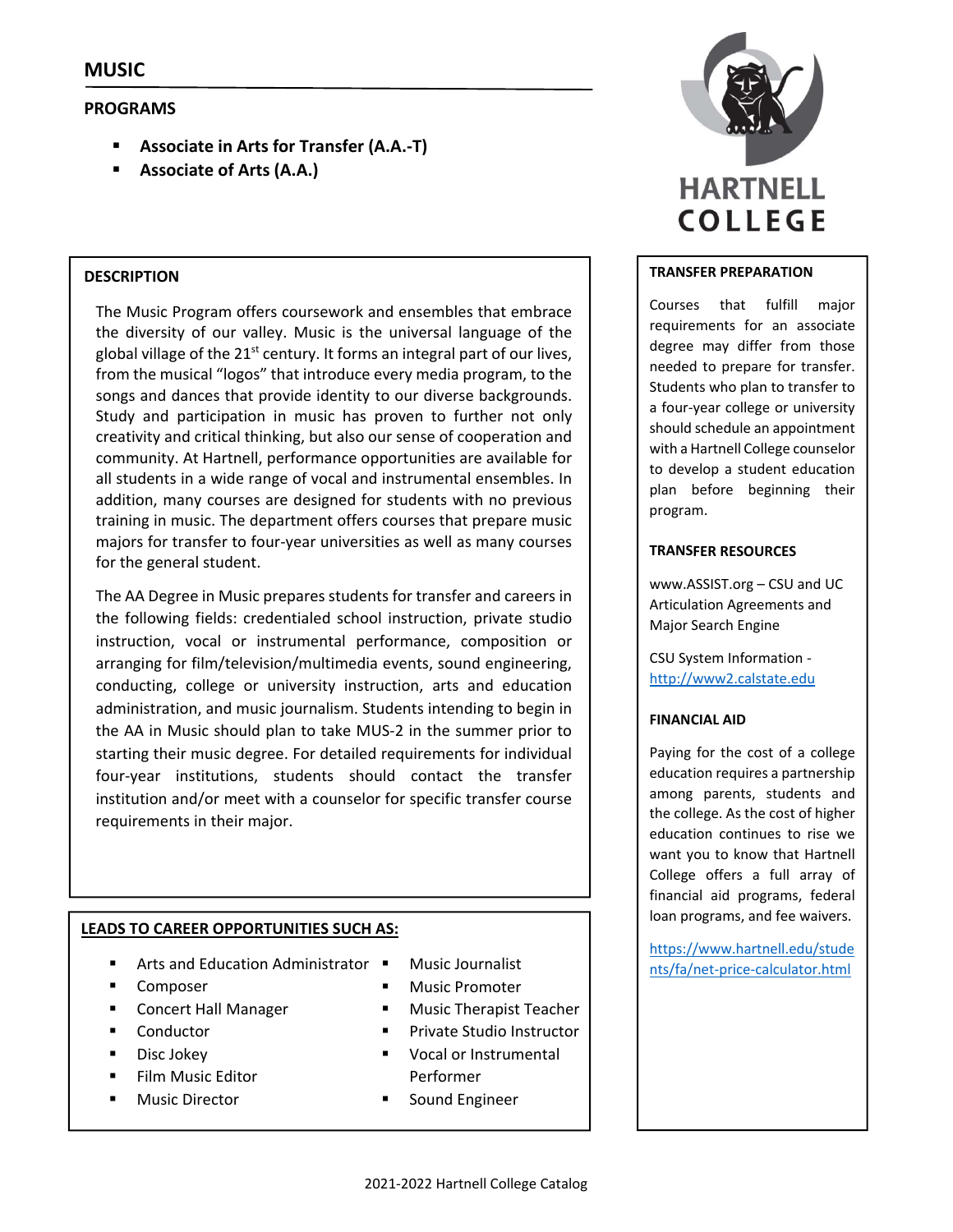# **ASSOCIATE IN ARTS FOR TRANSFER**

**Program Outcomes**: Upon successful completion of this program a student will be able to:

- analyze the harmonic structure of music from the Common Practice Period.
- sight-sing intermediate level tonal melodies.
- demonstrate piano proficiency at the lower-intermediate level.
- **P** perform individually on an instrument or with the voice, and collaboratively in an instrumental or vocal ensemble.
- aurally identify the genre and stylistic period of examples from the western art music tradition.
- **utilize computer applications for audio recording and notation.**

#### **Required Major Courses (18 units)**

| MUS-11 - Applied Music-Instrumental                | 2.0         |  |  |  |
|----------------------------------------------------|-------------|--|--|--|
| (MUS-11 Course must be taken four times)           |             |  |  |  |
| MUS-46 - Music Theory and Musicianship I           | 4.0         |  |  |  |
| MUS-47 - Music Theory and Musicianship II          | 4.0         |  |  |  |
| MUS-48 - Music Theory and Musicianship III         | 4.0         |  |  |  |
| MUS-49 - Music Theory and Musicianship IV          | 4.0         |  |  |  |
| Required Major Courses—Ensemble (Complete 4 units) |             |  |  |  |
| MUS-20 - Hartnell College Choir                    | 1. $\Omega$ |  |  |  |
| MUS-21 - Hartnell Chamber Singers                  | 1 ∩         |  |  |  |

| <b>NOS 21 THANGE CHAINS ONE CONT</b>                | 1.U |
|-----------------------------------------------------|-----|
| MUS-23.1 - Hartnell Chorale - Renaissance/Baroque   | 1.0 |
| MUS-23.2 - Hartnell Chorale - Classical/Romantic    | 1.0 |
| MUS-23.3 - Hartnell Chorale - $20th$ Century        | 1.0 |
| MUS-23.4 - Hartnell Chorale - $20th$ Century "Pops" | 1.0 |
| MUS-23.5 - Hartnell Chorale - $21st$ Century        | 1.0 |
| MUS-26 - Jazz Ensemble                              | 1.0 |

#### **SUBTOTAL: 22 UNITS**

#### **General Education – Required Courses**

*Students must complete one of the following General Education Plans:*

**IGETC** *(see page 74)*  **37 units** *Students can double‐count required courses and courses for General Education Electives (Courses Numbered 1‐99) required when degree units plus GE units total fewer than 60.*

**TOTAL: 60 UNITS** 



- a. The Intersegmental General Education Transfer Curriculum (IGETC) or the California State University GE – Breadth Requirements (CSU GE‐Breadth).
- b. A minimum of 18 semester units or 27 quarter units in a major or area of emphasis, as determined by the community college district.
- 2. Obtainment of a minimum grade point average of 2.0

ADTsinclude (AA‐T) and (AS‐T) degrees. The law authorizing these degrees also requires that students must earn a "C" or better in all courses required for the major or area of emphasis. A "P" (Pass) grade is also an acceptable grade for courses in the major if the course is taken on a Pass/No Pass basis.